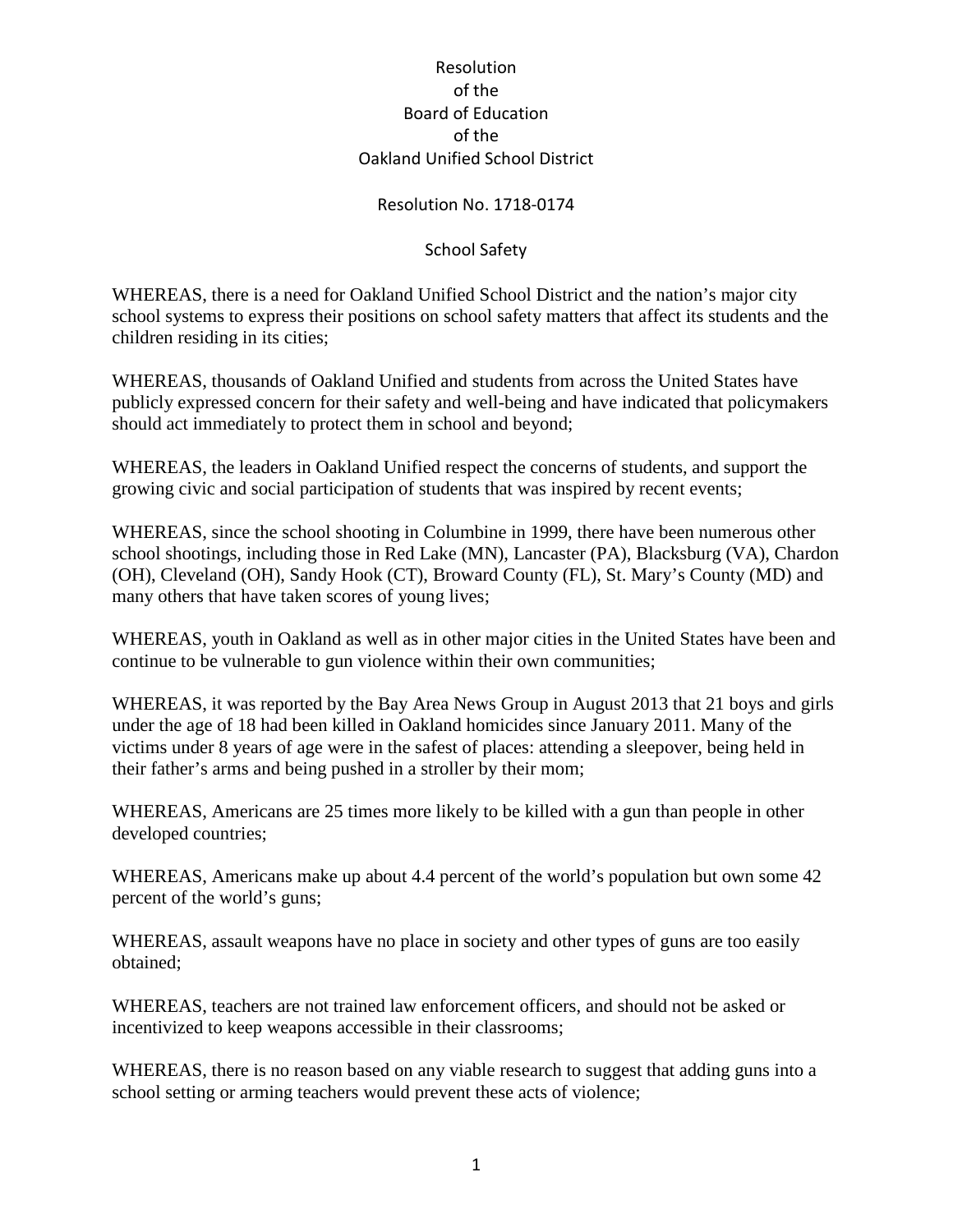## Resolution No. 1718-0174

## School Safety

WHEREAS, schools in Oakland Unified and across the country need considerable additional resources to plan for the possibility of such acts of violence, coordinate with law enforcement, and secure their buildings from intruders;

WHEREAS, many schools lack the mental health counselors, psychologists, and social workers they need to identify and work with students showing warning signs for depression and violence;

WHEREAS, the nation's data collection on gun violence and gun ownership is inadequate to monitor, understand, or prevent these events from happening;

WHEREAS, the multiple school shootings that the nation has witnessed over the years have complex causes requiring multiple solutions; and

WHEREAS, the Council of the Great City Schools, Oakland Unified and the other Council of Great City Schools member districts stand with students across the nation in demanding effective and comprehensive action from the federal government to protect schoolchildren.

NOW, BE IT FURTHER RESOLVED that OUSD's Board of Education calls on the Congress of the United States to ban the sale, purchase, possession, and use of assault weapons and largecapacity ammunition cartridges, except those required by the U.S. military and law enforcement to protect its or its allies' people and interests;

NOW, BE IT FURTHER RESOLVED that OUSD's Board of Education calls on the Congress of the United States to require and strengthen universal background checks to possess any type of firearm;

NOW, BE IT FURTHER RESOLVED that OUSD's Board of Education calls on the President of the United States to charge all agencies of the federal government with the task of reducing the number of gun-related injuries and deaths in the United States.

NOW, BE IT FURTHER RESOLVED that OUSD's Board of Education is opposed to the arming of teachers to protect schools and children;

NOW, BE IT FURTHER RESOLVED that OUSD's Board of Education calls on the Congress of the United States to extend the perimeter of Gun-Free School Zones;

NOW, BE IT FURTHER RESOLVED that OUSD's Board of Education calls on the Congress of the United States to appropriate adequate new funds to allow Oakland Unified and other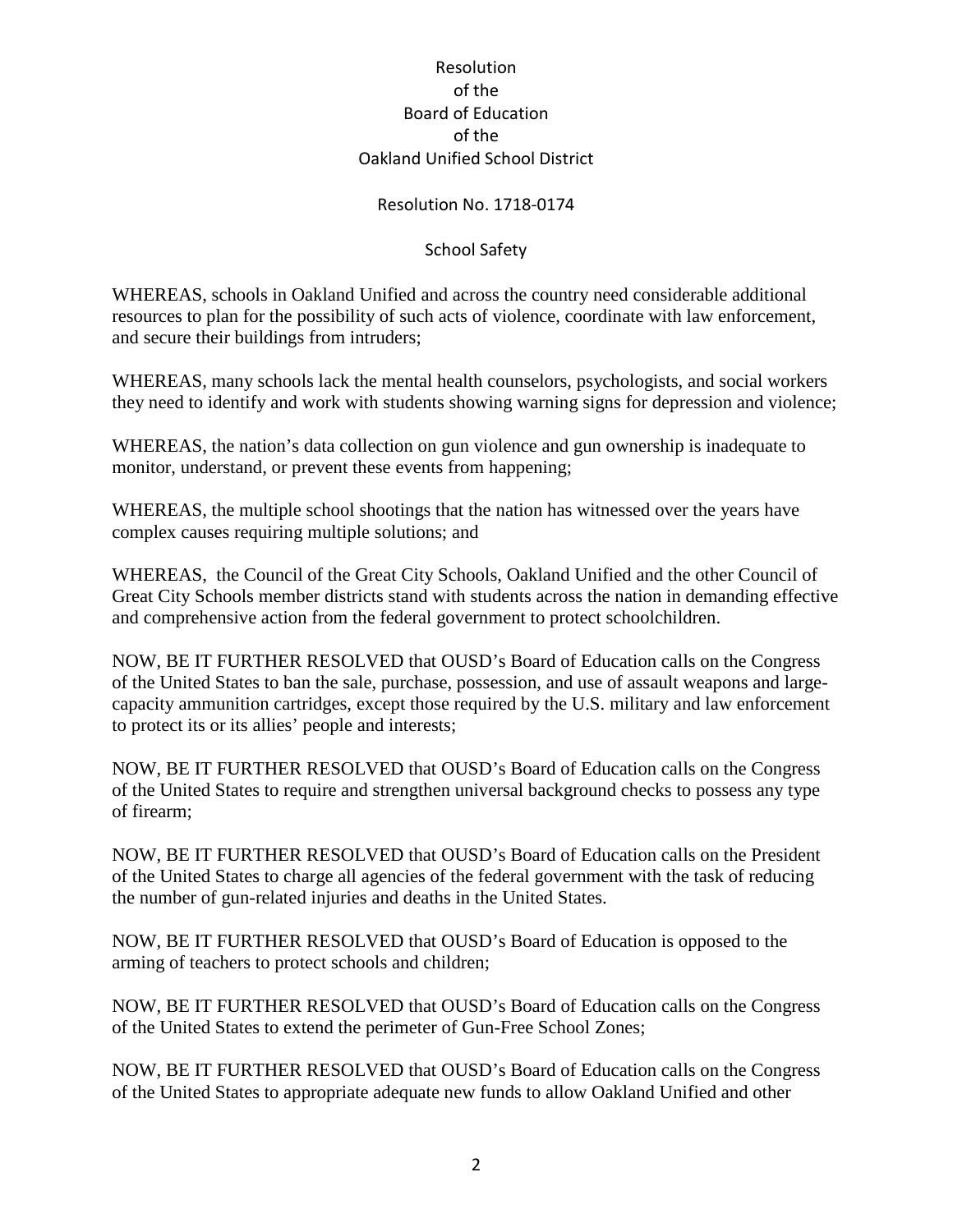## Resolution No. 1718-0174

## School Safety

school districts across the nation to plan and coordinate (i) tiplines/helplines and (ii) school security efforts with law enforcement officials and (iii) make other building alterations, e.g., install interior locking doors, that may be necessary to protect students, teachers, and staff;

NOW, BE IT FURTHER RESOLVED that OUSD's Board of Education calls on the Congress of the United States to appropriate adequate new funds to increase the numbers of trauma informed counselors, mental health staff, psychologists, restorative justice practitioners, and social workers in our schools;

NOW, BE IT FURTHER RESOLVED that OUSD's Board of Education calls on the Congress of the United States to appropriate adequate new funds for programs to educate students and their families about: (i) the dangers of firearms and (ii) violence prevention in order to reduce incidences of gun violence;

NOW, BE IT FURTHER RESOLVED that OUSD's Board of Education calls on all private schools and charter schools that operate in Oakland to adopt a similar resolution;

NOW, BE IT FURTHER RESOLVED that OUSD's Board of Education calls on the Congress of the United States to require that states and the federal government collect the data necessary to track, monitor, understand, and prevent gun violence in the United States; and

NOW, BE IT FURTHER RESOLVED that OUSD's Board of Education directs OUSD's Superintendent to:

- (i) require that all cabinet-level leaders, school and office site leaders and front office staff to obtain and stay current on emergency preparedness training (including active shooter training) and to prepare their site staff (including substitute educators) and students with age and role-appropriate instructions and lock down/out drills as part of their annual school and office site safety plans;
- (ii) make a 24x7 staffed tipline/helpline available through Oakland Unified staff, community and/or government partners to alert mental health or law enforcement/security personnel of concerns related to someone who is in need of support or protection;
- (iii) find ways to safely secure classrooms and offices from the inside by authorized staff;
- (iv) to conduct annual reviews of compliance with school site plans and drills that are reported to the Board of Education annually; and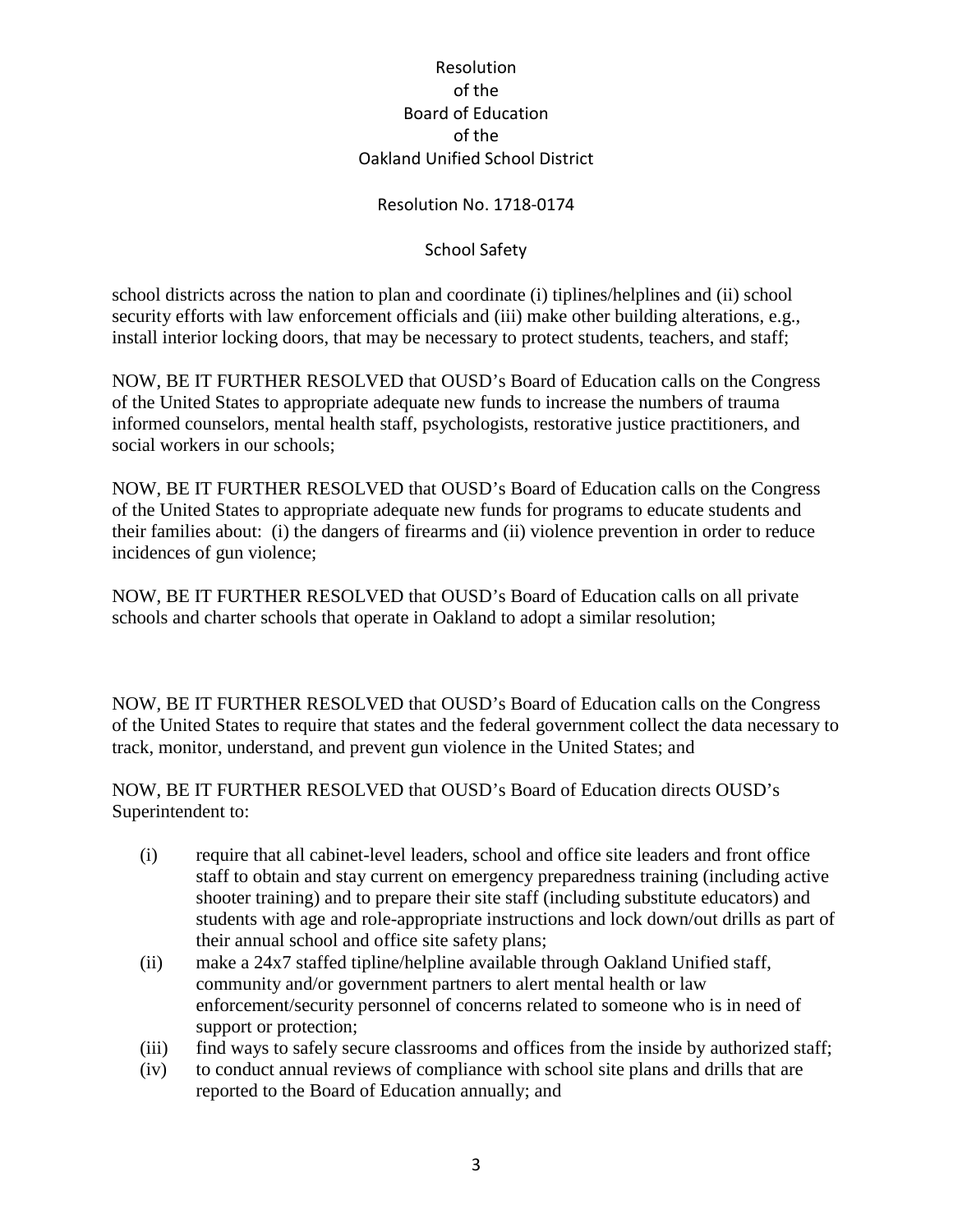#### Resolution No. 1718-0174

### School Safety

(v) establish a crisis prevention support team comprised of staff from the Superintendent's and General Counsel's office, the affected school/office site, Program for Exceptional Children, and OUSD Police, to meet as needed, to ensure that follow-up by appropriate staff is conducted in a coordinated and timely fashion.

Passed by the following vote:

| PREFERENTIAL AYE:        | Gema Quetzal (Student Director)                         |
|--------------------------|---------------------------------------------------------|
| PREFERENTIAL NOE:        | None                                                    |
| PREFERENTIAL ABSTENTION: | Enasia Mc-Elvaine (Student Director)                    |
| PREFERENTIAL RECUSE:     | None                                                    |
| AYES:                    | Jody London, Nina Senn, RoseannTorres, James Harris     |
|                          | Vice President Jumoke Hinton Hodge, President Aimee Eng |
| NOES:                    | None                                                    |
| <b>ABSTAINED:</b>        | None                                                    |
| <b>RECUSE:</b>           | None                                                    |
| <b>ABSENT:</b>           | Shanthi Gonzales                                        |
|                          | <b>CERTIFICATION</b>                                    |

We hereby certify that the foregoing is a full, true and correct copy of a Resolution passed at a Regular Meeting of the Board of Education of the Oakland Unified School District held April 25, 2018.

## **OAKLAND UNIFIED SCHOOL DISTRICT**

Aime Eng

Aimee Eng President, Board of Education

 $\overline{\phantom{a}}$ 

4 Superintendent and Secretary, Board of Education Kyla Johnson – Trammell

\_\_\_\_\_\_\_\_\_\_\_\_\_\_\_\_\_\_\_\_\_\_\_\_\_\_\_\_\_\_\_\_\_\_\_\_\_\_\_\_\_\_\_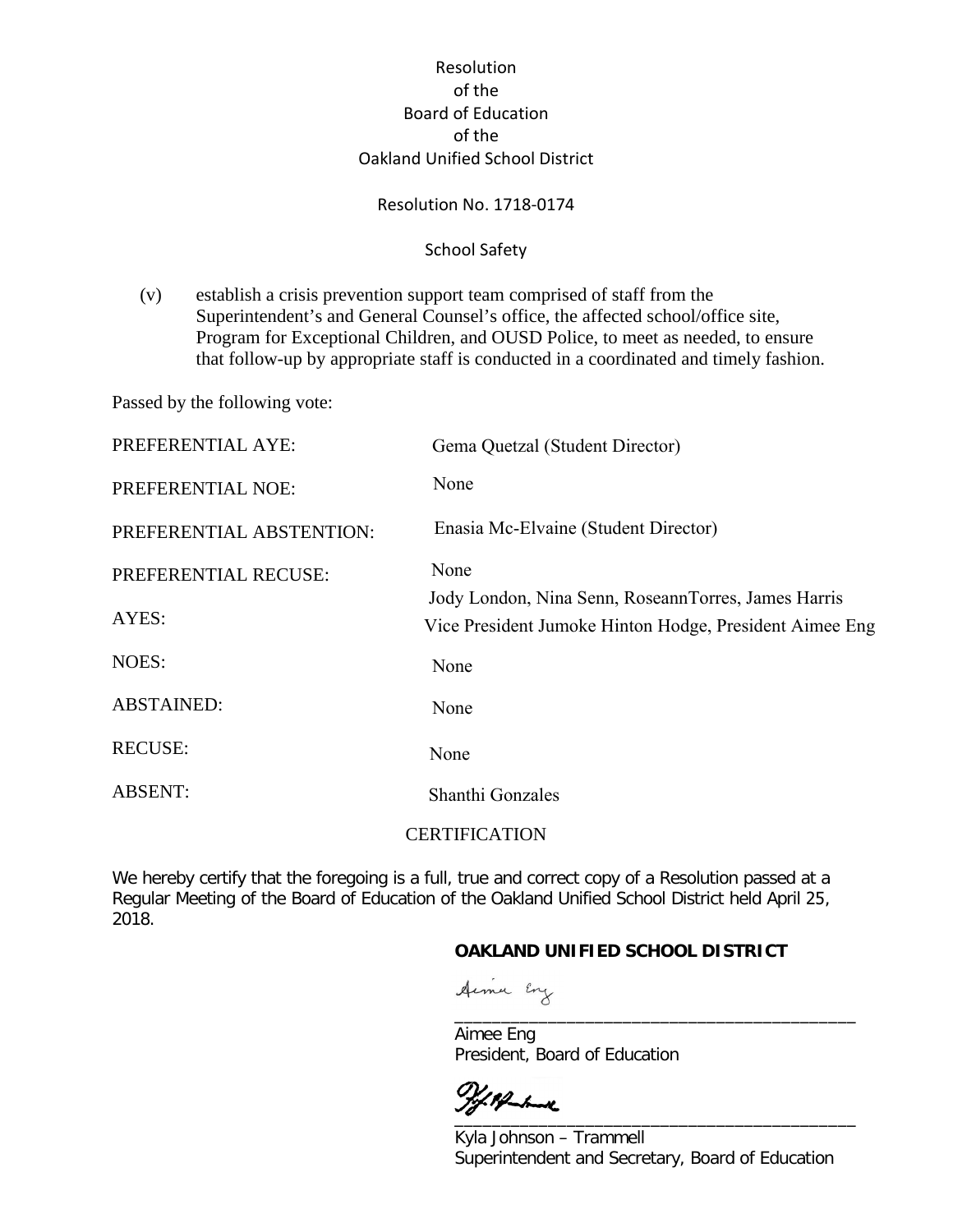Resolution No. 1718-0174

**School Safety** 

## *OUSD School Safety Resolution (3/204/5/18 Draft)*

WHEREAS, there is a need for Oakland Unified School District and the nation's major city school systems to express their positions on school safety matters that affect its students and the children residing in its cities;

WHEREAS, thousands of Oakland Unified and students from across the United States have publicly expressed concern for their safety and well-being and have indicated that policymakers should act immediately to protect them in school and beyond;

WHEREAS, the leaders in Oakland Unified respect the concerns of students, and support the growing civic and social participation of students that was inspired by recent events;

WHEREAS, since the school shooting in Columbine in 1999, there have been numerous other school shootings, including those in Red Lake (MN), Lancaster (PA), Blacksburg (VA), Chardon (OH), Cleveland (OH), Sandy Hook (CT), Broward County (FL), St. Mary's County (MD) and many others that have taken scores of young lives;

WHEREAS, youth in Oakland as well as in other major cities in the United States have been and continue to be vulnerable to gun violence within their own communitiestoo many of our young people have been shot and killed on the streets of Oakland and major cities across the United States:

WHEREAS, it was reported by the Bay Area News Group in August 2013 that 21 boys and girls under the age of 18 had been killed in Oakland homicides since January 2011. Many of the victims under 8 years of age were in the safest of places: attending a sleepover, being held in their father's arms and being pushed in a stroller by their mom;

WHEREAS, Americans are 25 times more likely to be killed with a gun than people in other developed countries;

WHEREAS, Americans make up about 4.4 percent of the world's population but own some 42 percent of the world's guns;

WHEREAS, assault weapons have no place in society and other types of guns are too easily obtained;

**Formatted:** Font: (Default) TimesNewRomanPSMT, 12 pt, Font color: Auto, Pattern: Clear

**Formatted:** Font: (Default) TimesNewRomanPSMT, 12 pt, Font color: Auto, Pattern: Clear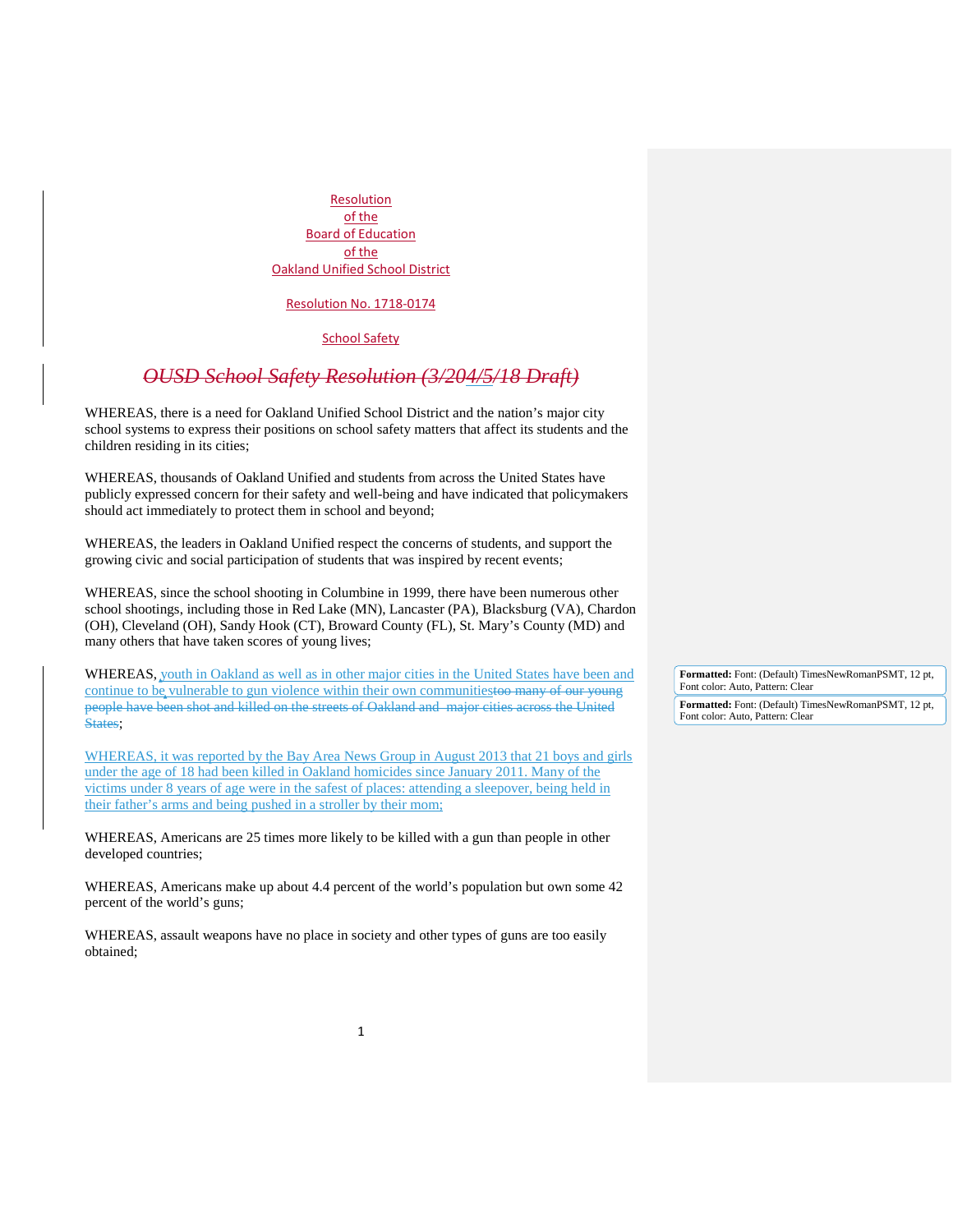Resolution No. 1718-0174

#### **School Safety**

WHEREAS, teachers are not trained law enforcement officers, and should not be asked or incentivized to keep weapons accessible in their classrooms;

WHEREAS, there is no reason based on any viable research to suggest that adding guns into a school setting or arming teachers would prevent these acts of violence;

WHEREAS, schools in Oakland Unified and across the country need considerable additional resources to plan for the possibility of such acts of violence, coordinate with law enforcement, and secure their buildings from intruders;

WHEREAS, many schools lack the mental health counselors, psychologists, and social workers they need to identify and work with students showing warning signs for depression and violence;

WHEREAS, the nation's data collection on gun violence and gun ownership is inadequate to monitor, understand, or prevent these events from happening;

WHEREAS, the multiple school shootings that the nation has witnessed over the years have complex causes requiring multiple solutions; and

WHEREAS, the Council of the Great City Schools, Oakland Unified and the other Council of Great City Schools member districts stand with students across the nation in demanding effective and comprehensive action from the federal government to protect schoolchildren.

NOW, BE IT FURTHER RESOLVED that OUSD's Board of Education calls on the Congress of the United States to ban the sale, purchase, possession, and use of assault weapons and largecapacity ammunition cartridges, except those required by the U.S. military and law enforcement to protect its or its allies' people and interests;

NOW, BE IT FURTHER RESOLVED that OUSD's Board of Education calls on the Congress of the United States to require and strengthen universal background checks to possess any type of firearm;

NOW, BE IT FURTHER RESOLVED that OUSD's Board of Education calls on the President of the United States to charge all agencies of the federal government with the task of reducing the number of gun-related injuries and deaths in the United States.

NOW, BE IT FURTHER RESOLVED that OUSD's Board of Education is opposed to the arming of teachers to protect schools and children;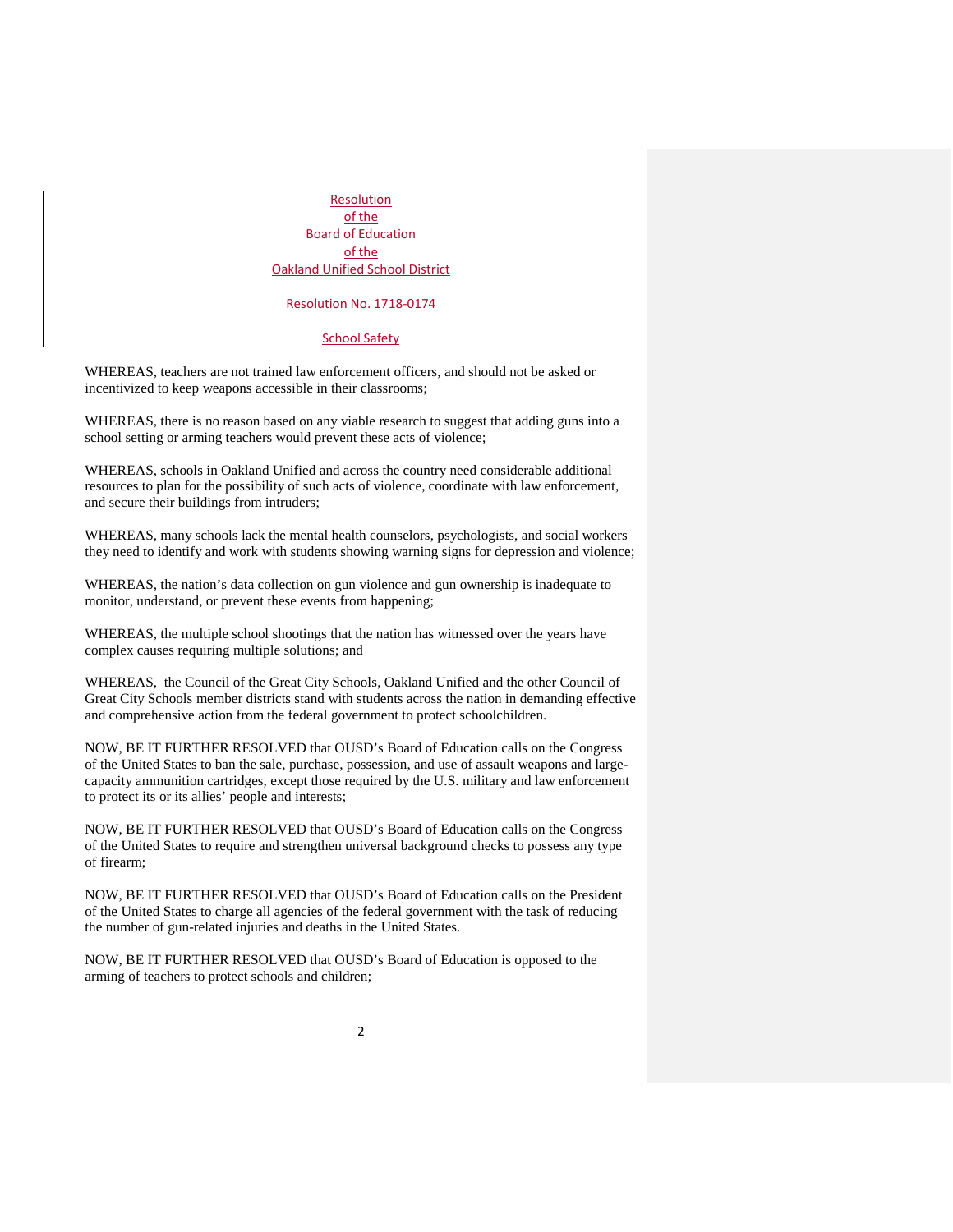Resolution No. 1718-0174

#### **School Safety**

NOW, BE IT FURTHER RESOLVED that OUSD's Board of Education calls on the Congress of the United States to extend the perimeter of Gun-Free School Zones;

NOW, BE IT FURTHER RESOLVED that OUSD's Board of Education calls on the Congress of the United States to appropriate adequate new funds to allow Oakland Unified and other school districts across the nation to plan and coordinate (i) tiplines/helplines and (ii) school security efforts with law enforcement officials and (iii) make other building alterations, e.g., install interior locking doors, that may be necessary to protect students, teachers, and staff;

NOW, BE IT FURTHER RESOLVED that OUSD's Board of Education calls on the Congress of the United States to appropriate adequate new funds to increase the numbers of trauma informed counselors, mental health staff, psychologists, restorative justice practitioners, and social workers in our schools;

NOW, BE IT FURTHER RESOLVED that OUSD's Board of Education calls on the Congress of the United States to appropriate adequate new funds for programs to educate students and their families  $\frac{\partial n}{\partial x}$  (i) the dangers of firearms and (ii) violence prevention in order to reduce incidences of gun violence;

NOW, BE IT FURTHER RESOLVED that OUSD's Board of Education calls on all of the Oakland Unified-authorized private schools and charter schools and non-Oakland Unified schoolsthat operate in Oakland to-adopt a similar resolution;

NOW, BE IT FURTHER RESOLVED that OUSD's Board of Education calls on the Congress of the United States to require that states and the federal government collect the data necessary to track, monitor, understand, and prevent gun violence in the United States; and

NOW, BE IT FURTHER RESOLVED that OUSD's Board of Education directs OUSD's Superintendent to:

 $\leftrightarrow$  require that all cabinet-level leaders, school and office site leaders and front office staff to obtain and stay current on emergency preparedness training (including active shooter training) and to prepare their site staff (including substitute educators) and students with age and role-appropriate instructions and lock down/out drills as part of their annual school and office site safety plans;

**Formatted:** Numbered + Level: 1 + Numbering Style: i, ii, iii, ... + Start at:  $1 +$  Alignment: Left + Aligned at:  $0.25"$ Indent at: 0.75"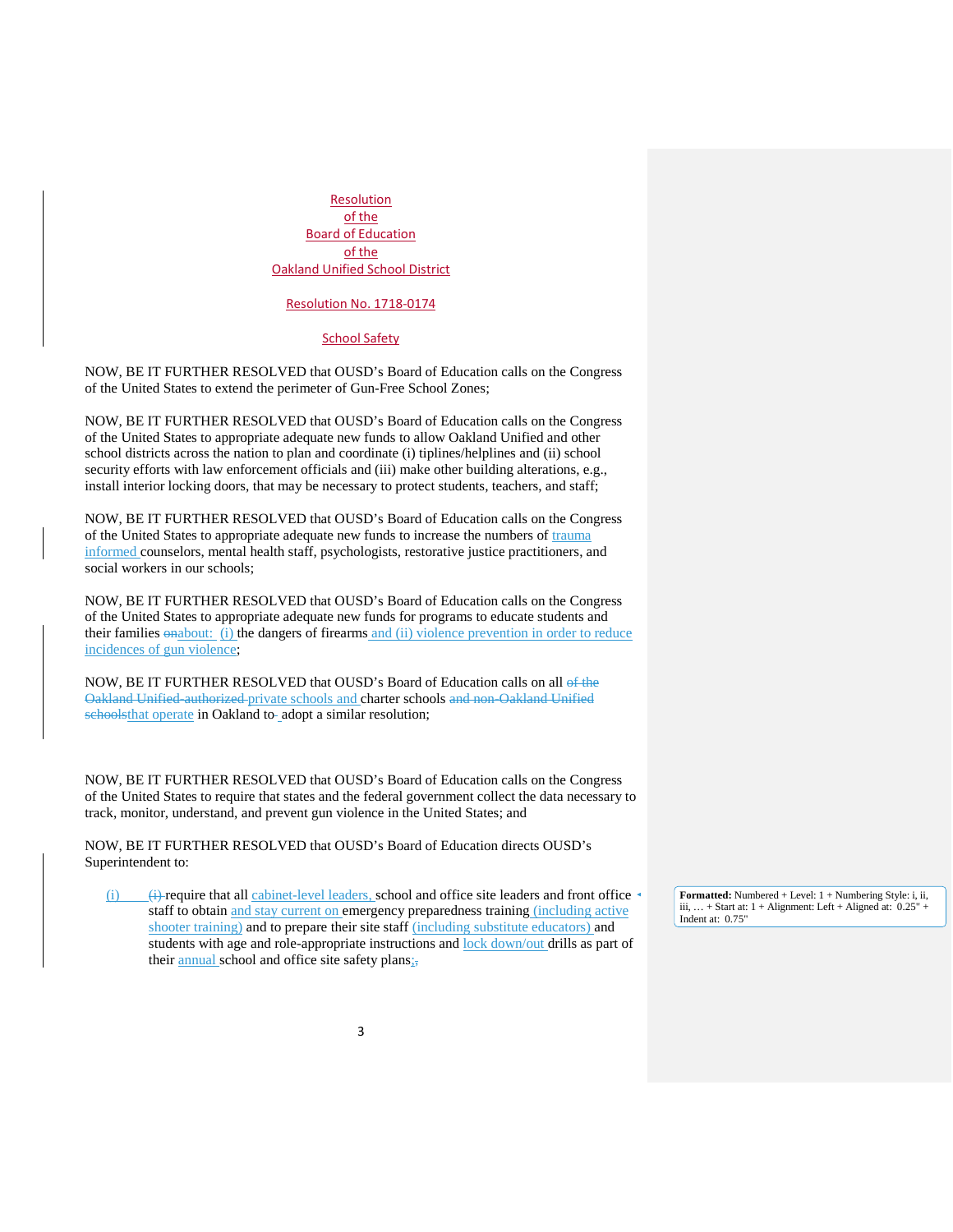| Resolution<br>of the<br><b>Board of Education</b><br>of the                                                                                                                                                                                                                                                                                  |                                         |
|----------------------------------------------------------------------------------------------------------------------------------------------------------------------------------------------------------------------------------------------------------------------------------------------------------------------------------------------|-----------------------------------------|
| <b>Oakland Unified School District</b>                                                                                                                                                                                                                                                                                                       |                                         |
| Resolution No. 1718-0174                                                                                                                                                                                                                                                                                                                     |                                         |
| <b>School Safety</b>                                                                                                                                                                                                                                                                                                                         |                                         |
| $\frac{1}{11}$ make a 24x7 staffed tipline/helpline available through Oakland Unified staff,<br>(i)<br>community and/or government partners to alert mental health or law<br>enforcement/security personnel of concerns related to someone who is in need of                                                                                 |                                         |
| support or protection; and<br>(iii) find ways to safely secure classrooms and offices from the inside by authorized<br>(iii)                                                                                                                                                                                                                 | Formatted: Font: Times New Roman        |
| staff;                                                                                                                                                                                                                                                                                                                                       | <b>Formatted:</b> Font: Times New Roman |
| to conduct annual reviews of compliance with school site plans and drills that are<br>(iv)<br>reported to the Board of Education annually; and                                                                                                                                                                                               | Formatted: Font: Times New Roman        |
| establish a crisis prevention support team comprised of staff from the<br>(v)<br>Superintendent's and General Counsel's office, the affected school/office site,<br>Program for Exceptional Children, and OUSD Police, to meet as needed, to ensure<br>that follow-up by appropriate staff is conducted in a coordinated and timely fashion. | Formatted: Font: Times New Roman        |
| Passed by the following vote:                                                                                                                                                                                                                                                                                                                |                                         |
|                                                                                                                                                                                                                                                                                                                                              |                                         |
| PREFERENTIAL AYE:                                                                                                                                                                                                                                                                                                                            |                                         |
| PREFERENTIAL NOE:                                                                                                                                                                                                                                                                                                                            |                                         |
| PREFERENTIAL ABSTENTION:                                                                                                                                                                                                                                                                                                                     |                                         |
| PREFERENTIAL RECUSE:                                                                                                                                                                                                                                                                                                                         |                                         |
| AYES:                                                                                                                                                                                                                                                                                                                                        |                                         |
| NOES:                                                                                                                                                                                                                                                                                                                                        |                                         |
| <b>ABSTAINED:</b>                                                                                                                                                                                                                                                                                                                            |                                         |
| <b>RECUSE:</b>                                                                                                                                                                                                                                                                                                                               |                                         |
| <b>ABSENT:</b>                                                                                                                                                                                                                                                                                                                               |                                         |
| <b>CERTIFICATION</b>                                                                                                                                                                                                                                                                                                                         | Formatted: Centered                     |
| We hereby certify that the foregoing is a full, true and correct copy of a Resolution passed at a<br>Regular Meeting of the Board of Education of the Oakland Unified School District held April 11,<br>2018.                                                                                                                                |                                         |